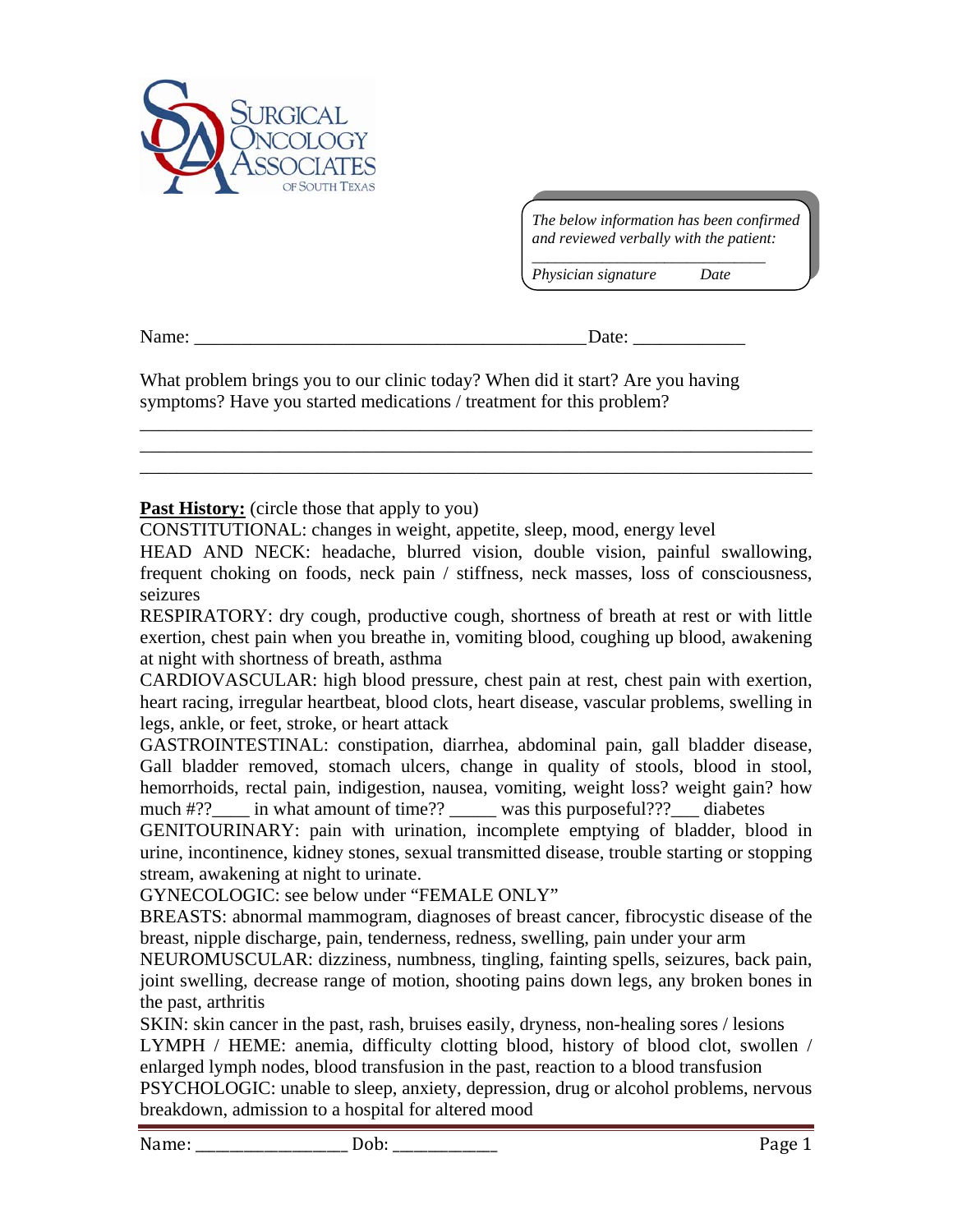Are there any other medical problems not listed above that you feel we should know about??

\_\_\_\_\_\_\_\_\_\_\_\_\_\_\_\_\_\_\_\_\_\_\_\_\_\_\_\_\_\_\_\_\_\_\_\_\_\_\_\_\_\_\_\_\_\_\_\_\_\_\_\_\_\_\_\_\_\_\_\_\_\_\_\_\_\_\_\_\_\_\_\_

 $\mathcal{L}_\text{max}$  , and the set of the set of the set of the set of the set of the set of the set of the set of the set of the set of the set of the set of the set of the set of the set of the set of the set of the set of the \_\_\_\_\_\_\_\_\_\_\_\_\_\_\_\_\_\_\_\_\_\_\_\_\_\_\_\_\_\_\_\_\_\_\_\_\_\_\_\_\_\_\_\_\_\_\_\_\_\_\_\_\_\_\_\_\_\_\_\_\_\_\_\_\_\_\_\_\_\_\_\_

## OPERATIONS / HOSPITALIZATIONS / PROCEDURES

| Problem(s) | Year |
|------------|------|
|            |      |
|            |      |
|            |      |
|            |      |
|            |      |
|            |      |
|            |      |

| Have you ever had a problem with general anesthesia? [] yes [] no |  |
|-------------------------------------------------------------------|--|
| If yes, please describe:                                          |  |

| Prior history of cancer: [] Yes [] No | if yes, describe: |
|---------------------------------------|-------------------|
| Prior radiation therapy: [] Yes [] No | if yes, describe: |

| PERSONAL HISTORY / DEMOGRAPHICS: |  |
|----------------------------------|--|
|----------------------------------|--|

| <b>Highest Education:</b>                |  |
|------------------------------------------|--|
|                                          |  |
| Do you have a support person?            |  |
| Who is your support person?              |  |
| Age of Spouse/Partner/Support Person?    |  |
| Health of Spouse/Partner/Support Person? |  |
| Children:                                |  |

Number of Children: Age: Sex:

List Medications / Herbals / Over-the-Counter Drugs / Vitamins taken on a regular basis: \_\_\_\_\_\_\_\_\_\_\_\_\_\_\_\_\_\_\_\_\_\_\_\_\_\_\_\_\_\_\_\_\_\_\_\_\_\_\_\_\_\_\_\_\_\_\_\_\_\_\_\_\_\_\_\_\_\_\_\_\_\_\_\_\_\_\_\_\_\_\_\_

\_\_\_\_\_\_\_\_\_\_\_\_\_\_\_\_\_\_\_\_\_\_\_\_\_\_\_\_\_\_\_\_\_\_\_\_\_\_\_\_\_\_\_\_\_\_\_\_\_\_\_\_\_\_\_\_\_\_\_\_\_\_\_\_\_\_\_\_\_\_\_\_

\_\_\_\_\_\_\_\_\_\_\_\_\_\_\_\_\_\_\_\_\_\_\_\_\_\_\_\_\_\_\_\_\_\_\_\_\_\_\_\_\_\_\_\_\_\_\_\_\_\_\_\_\_\_\_\_\_\_\_\_\_\_\_\_\_\_\_\_\_\_\_\_

 $\mathcal{L}_\text{max} = \mathcal{L}_\text{max} = \mathcal{L}_\text{max} = \mathcal{L}_\text{max} = \mathcal{L}_\text{max} = \mathcal{L}_\text{max} = \mathcal{L}_\text{max} = \mathcal{L}_\text{max} = \mathcal{L}_\text{max} = \mathcal{L}_\text{max} = \mathcal{L}_\text{max} = \mathcal{L}_\text{max} = \mathcal{L}_\text{max} = \mathcal{L}_\text{max} = \mathcal{L}_\text{max} = \mathcal{L}_\text{max} = \mathcal{L}_\text{max} = \mathcal{L}_\text{max} = \mathcal{$ 

| Social Habits:                        |                             |
|---------------------------------------|-----------------------------|
| cigarettes/day cigars/day             | ___bs. chewing tobacco/week |
| $\frac{1}{2}$ drinks of alcohol / day |                             |
| Other:                                |                             |

| Name:  | 1000 |
|--------|------|
| . IOP. | ิสะเ |
| υu     |      |